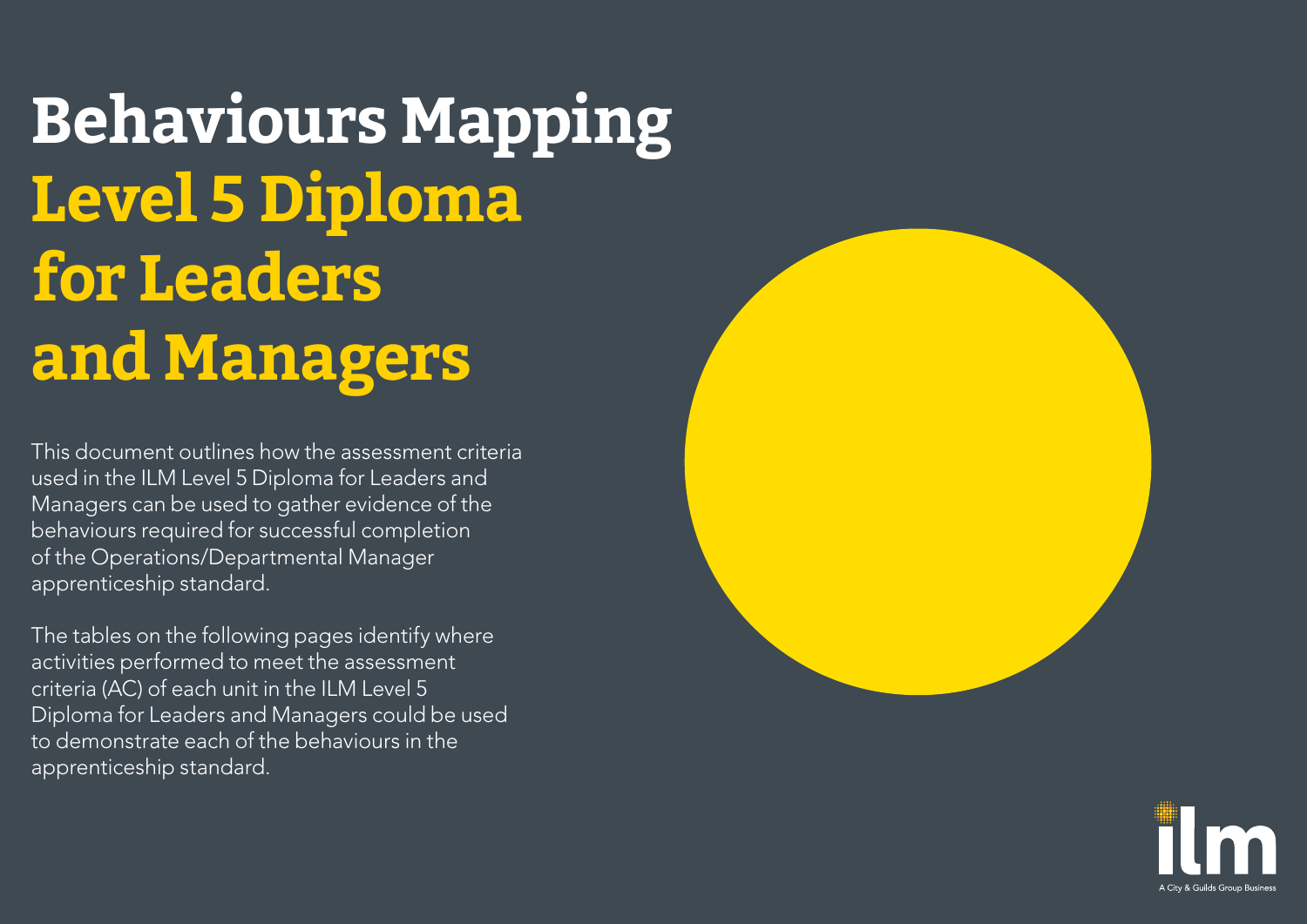| Key                                 |            | Demonstrated BEHAVIOURS |                                                       |                |                 |                         |                  |                 |                |                         |                |                |                |                 |                 |                |                |                |
|-------------------------------------|------------|-------------------------|-------------------------------------------------------|----------------|-----------------|-------------------------|------------------|-----------------|----------------|-------------------------|----------------|----------------|----------------|-----------------|-----------------|----------------|----------------|----------------|
| The grey dot indicates which of the |            |                         | <b>Takes Responsibility</b>                           |                |                 |                         |                  | Professionalism |                |                         |                | Inclusive      |                | Agile           |                 |                |                |                |
|                                     |            |                         | individual behaviours can be supported                |                | 2 <sup>1</sup>  | $\overline{\mathbf{3}}$ | $\boldsymbol{4}$ |                 | 2 <sup>1</sup> | $\overline{\mathbf{3}}$ | 4              | $\overline{1}$ | 2 <sup>1</sup> | 3 <sup>1</sup>  |                 | $\overline{2}$ | $\overline{3}$ | $\overline{4}$ |
|                                     |            |                         | by the specific assessment criteria for               | Drive to       | Demonstrates    | Determination           | Seeks new        | Sets an         | Is fair,       | Open and                | Operates       | Open,          | Able to build  | Seeks the       | Flexible to the | Is creative,   | Positive and   | Open to        |
|                                     | each unit. |                         |                                                       | achieve in all | resilience and  | when                    | opportunities.   | example.        | consistent and | honest.                 | within         | approachable   | trust with     | views of others | needs of the    | innovative and | adaptable,     | new ways of    |
|                                     |            |                         |                                                       | aspects of     | accountability. | managing                |                  |                 | impartial.     |                         | organisational | and authentic. | others.        | and values      | organisation.   | enterprising   | responding     | working.       |
|                                     |            |                         |                                                       | work.          |                 | difficult               |                  |                 |                |                         | values.        |                |                | diversity.      |                 | when seeking   | well to        |                |
|                                     |            |                         |                                                       |                |                 | situations.             |                  |                 |                |                         |                |                |                |                 |                 | solutions      | feedback       |                |
| <b>Unit Title</b>                   |            |                         | Assessment Criteria (AC)                              |                |                 |                         |                  |                 |                |                         |                |                |                |                 |                 | to business    | and need for   |                |
|                                     |            |                         |                                                       |                |                 |                         |                  |                 |                |                         |                |                |                |                 |                 | needs.         | change.        |                |
| <b>Building</b>                     |            |                         | 1.1 Create a climate of mutual trust and respect by   |                |                 |                         |                  |                 |                |                         |                |                |                |                 |                 |                |                |                |
| Relationships                       |            |                         | behaving openly and honestly.                         |                |                 |                         |                  |                 |                |                         |                |                |                |                 |                 |                |                |                |
|                                     |            |                         | 1.2 Address issues that may affect                    |                |                 |                         |                  |                 |                |                         |                |                |                |                 |                 |                |                |                |
|                                     |            |                         | stakeholder relationships.                            |                |                 |                         |                  |                 |                |                         |                |                |                |                 |                 |                |                |                |
|                                     |            |                         | 2.1 Carry out research to prepare for the             |                |                 |                         |                  |                 |                |                         |                |                |                |                 |                 |                |                |                |
|                                     |            |                         | negotiation, identifying costs and benefits for       |                |                 |                         |                  |                 |                |                         |                |                |                |                 |                 |                |                |                |
|                                     |            |                         | both parties.                                         |                |                 |                         |                  |                 |                |                         |                |                |                |                 |                 |                |                |                |
|                                     |            |                         | 2.2 Establish a negotiating position taking           |                |                 |                         |                  |                 |                |                         |                |                |                |                 |                 |                |                |                |
|                                     |            |                         | into account ideal and minimum                        |                |                 |                         |                  |                 |                |                         |                |                |                |                 |                 |                |                |                |
|                                     |            |                         | acceptable outcome.                                   |                |                 |                         |                  |                 |                |                         |                |                |                |                 |                 |                |                |                |
|                                     |            |                         | 2.3 Conduct a negotiation to achieve an outcome at    |                |                 |                         |                  |                 |                |                         |                |                |                |                 |                 |                |                |                |
|                                     |            |                         | or above the minimum acceptable.                      |                |                 |                         |                  |                 |                |                         |                |                |                |                 |                 |                |                |                |
|                                     |            |                         | 2.4 Produce an agreement and course of action that    |                |                 |                         |                  |                 |                |                         |                |                |                |                 |                 |                |                |                |
|                                     |            |                         | is acceptable to both parties.                        |                |                 |                         |                  |                 |                |                         |                |                |                |                 |                 |                |                |                |
|                                     |            |                         | 2.5 Review own performance in the                     |                |                 |                         |                  |                 |                |                         |                |                |                |                 |                 |                |                |                |
|                                     |            |                         | negotiation process.                                  |                |                 |                         |                  |                 |                |                         |                |                |                |                 |                 |                |                |                |
|                                     |            |                         | 3.1 Assess a conflict situation, selecting an         |                |                 |                         |                  |                 |                |                         |                |                |                |                 |                 |                |                |                |
|                                     |            |                         | appropriate conflict management model to              |                |                 |                         |                  |                 |                |                         |                |                |                |                 |                 |                |                |                |
|                                     |            |                         | resolve it.                                           |                |                 |                         |                  |                 |                |                         |                |                |                |                 |                 |                |                |                |
|                                     |            | 3.2                     | Apply chosen model to resolve conflict situation.     |                |                 |                         |                  |                 |                |                         |                |                |                |                 |                 |                |                |                |
|                                     |            |                         | 3.3 Review how effectively the conflict               |                |                 |                         |                  |                 |                |                         |                |                |                |                 |                 |                |                |                |
|                                     |            |                         | was managed.                                          |                |                 |                         |                  |                 |                |                         |                |                |                |                 |                 |                |                |                |
|                                     |            |                         | 4.1 Identify and share good practice across different |                |                 |                         |                  |                 |                |                         |                |                |                |                 |                 |                |                |                |
|                                     |            |                         | levels of an organisation.                            |                |                 |                         |                  |                 |                |                         |                |                |                |                 |                 |                |                |                |
|                                     |            |                         | 4.2 Take action to ensure that good practice          |                |                 |                         |                  |                 |                |                         |                |                |                |                 |                 |                |                |                |
|                                     |            |                         | is embedded.                                          |                |                 |                         |                  |                 |                |                         |                |                |                |                 |                 |                |                |                |
|                                     |            |                         | 4.3 Evaluate the extent to which the good practice    |                |                 |                         |                  |                 |                |                         |                |                |                |                 |                 |                |                |                |
|                                     |            |                         | has been embedded.                                    |                |                 |                         |                  |                 |                |                         |                |                |                |                 |                 |                |                |                |
|                                     |            |                         | 5.1 Identify work that would benefit                  |                |                 |                         |                  |                 |                |                         |                |                |                |                 |                 |                |                |                |
|                                     |            |                         | from collaboration.                                   |                |                 |                         |                  |                 |                |                         |                |                |                |                 |                 |                |                |                |
|                                     |            |                         | 5.2 Conduct a cost benefit analysis of any            |                |                 |                         |                  |                 |                |                         |                |                |                |                 |                 |                |                |                |
|                                     |            |                         | potential collaboration.                              |                |                 |                         |                  |                 |                |                         |                |                |                |                 |                 |                |                |                |
|                                     |            |                         | 5.3 Secure agreement/investment for                   |                |                 |                         |                  |                 |                |                         |                |                |                |                 |                 |                |                |                |
|                                     |            |                         | collaborative working.                                |                |                 |                         |                  |                 |                |                         |                |                |                |                 |                 |                |                |                |
|                                     |            |                         | 5.4 Create a plan for collaborative working.          |                |                 |                         |                  |                 |                |                         |                |                |                |                 |                 |                |                |                |
|                                     |            |                         | 5.5 Work collaboratively to achieve an                |                |                 |                         |                  |                 |                |                         |                |                |                |                 |                 |                |                |                |
|                                     |            |                         | agreed outcome.                                       |                |                 |                         |                  |                 |                |                         |                |                |                |                 |                 |                |                |                |
|                                     |            |                         | 5.6 Reflect on the effectiveness of the collaborative |                |                 |                         |                  |                 |                |                         |                |                |                |                 |                 |                |                |                |
|                                     |            |                         | working arrangements.                                 |                |                 |                         |                  |                 |                |                         |                |                |                |                 |                 |                |                |                |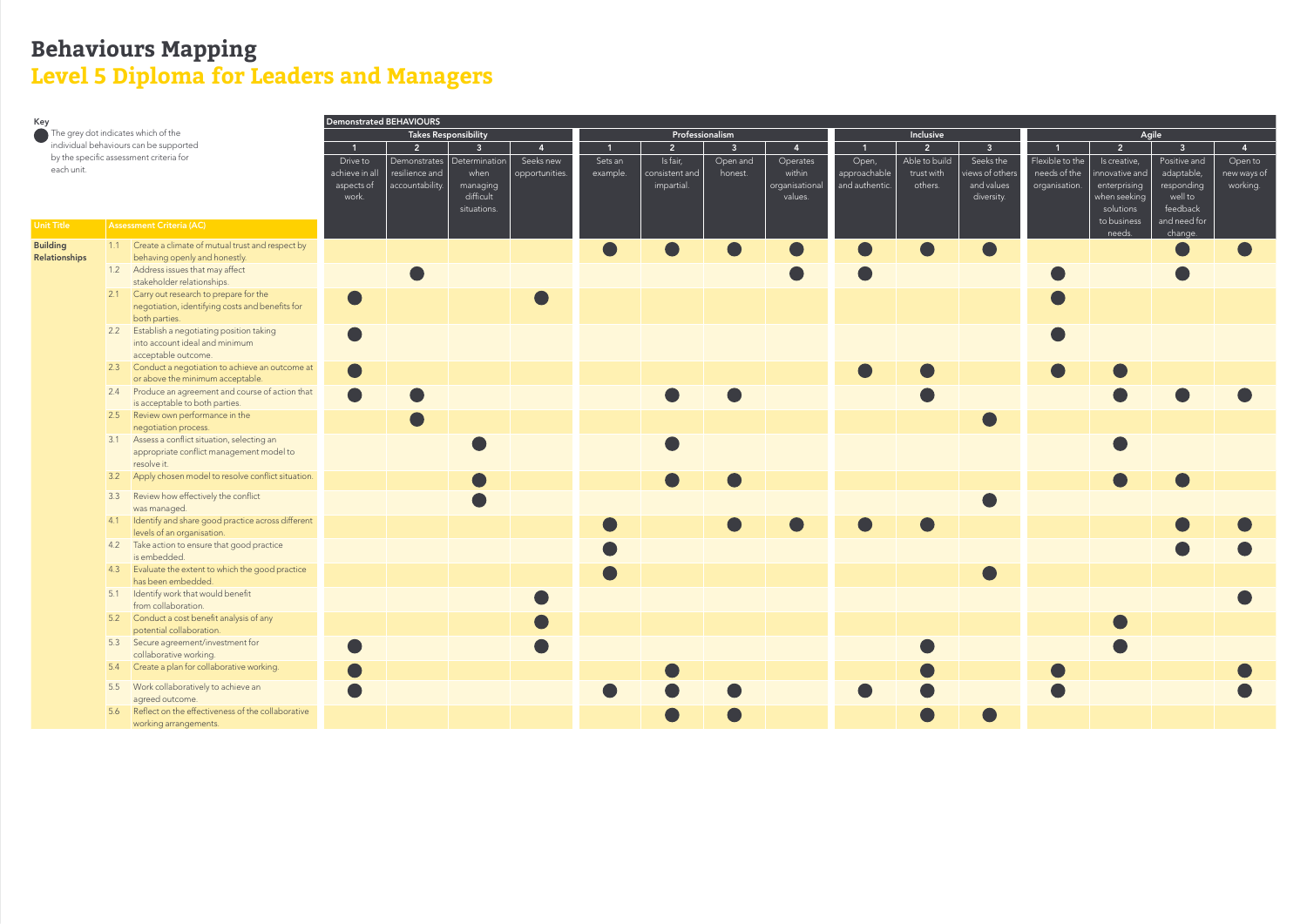| Key                                     |     | <b>Demonstrated BEHAVIOURS</b>                                                |                             |                              |                |                |          |                 |                |                |                |                |                 |               |                |              |             |  |
|-----------------------------------------|-----|-------------------------------------------------------------------------------|-----------------------------|------------------------------|----------------|----------------|----------|-----------------|----------------|----------------|----------------|----------------|-----------------|---------------|----------------|--------------|-------------|--|
| The grey dot indicates which of the     |     |                                                                               | <b>Takes Responsibility</b> |                              |                |                |          | Professionalism |                |                |                | Inclusive      |                 | Agile         |                |              |             |  |
|                                         |     | individual behaviours can be supported                                        |                             | 2 <sup>7</sup>               | 3 <sup>1</sup> |                |          | $\overline{2}$  | 3 <sup>1</sup> | $\mathbf{A}$   | $\overline{1}$ | 2 <sup>1</sup> | 3 <sup>°</sup>  |               | 2 <sup>7</sup> | $\mathbf{R}$ | 4           |  |
| by the specific assessment criteria for |     | Drive to                                                                      |                             | Demonstrates   Determination | Seeks new      | Sets an        | Is fair, | Open and        | Operates       | Open,          | Able to build  | Seeks the      | Flexible to the | Is creative,  | Positive and   | Open to      |             |  |
| each unit.                              |     |                                                                               | achieve in all              | resilience and               | when           | opportunities. | example. | consistent and  | honest.        | within         | approachable   | trust with     | views of others | needs of the  | innovative and | adaptable,   | new ways of |  |
|                                         |     |                                                                               | aspects of                  | accountability.              | managing       |                |          | impartial.      |                | organisational | and authentic. | others.        | and values      | organisation. | enterprising   | responding   | working.    |  |
|                                         |     |                                                                               | work.                       |                              | difficult      |                |          |                 |                | values.        |                |                | diversity.      |               | when seeking   | well to      |             |  |
|                                         |     |                                                                               |                             |                              | situations.    |                |          |                 |                |                |                |                |                 |               | solutions      | feedback     |             |  |
| <b>Unit Title</b>                       |     | <b>Assessment Criteria (AC)</b>                                               |                             |                              |                |                |          |                 |                |                |                |                |                 |               | to business    | and need for |             |  |
|                                         |     |                                                                               |                             |                              |                |                |          |                 |                |                |                |                |                 |               | needs.         | change.      |             |  |
| Communication                           |     | 1.1 Communicate effectively in verbal, written and                            |                             |                              |                |                |          |                 |                |                |                |                |                 |               |                |              |             |  |
|                                         |     | digital formats.                                                              |                             |                              |                |                |          |                 |                |                |                |                |                 |               |                |              |             |  |
|                                         |     | 1.2 Adapt communication style and method to suit<br>the message and audience. |                             |                              |                |                |          |                 |                |                |                |                |                 |               |                |              |             |  |
|                                         |     | 2.1 Define the purpose and objectives of a meeting.                           |                             |                              |                |                |          |                 |                |                |                |                |                 |               |                |              |             |  |
|                                         |     | 2.2 Prepare and distribute key documents prior to,                            |                             |                              |                |                |          |                 |                |                |                |                |                 |               |                |              |             |  |
|                                         |     | during and following a meeting.                                               |                             |                              |                |                |          |                 |                |                |                |                |                 |               |                |              |             |  |
|                                         |     | 2.3 Chair a meeting effectively, that discusses all                           |                             |                              |                |                |          |                 |                |                |                |                |                 |               |                |              |             |  |
|                                         |     | business and reaches clear decisions.                                         |                             |                              |                |                |          |                 |                |                |                |                |                 |               |                |              |             |  |
|                                         |     | 2.4 Constructively challenge an existing concept,                             |                             |                              |                |                |          |                 |                |                |                |                |                 |               |                |              |             |  |
|                                         |     | process or point of view.                                                     |                             |                              |                |                |          |                 |                |                |                |                |                 |               |                |              |             |  |
|                                         |     | 2.5 Present information during a meeting to team                              |                             |                              |                |                |          |                 |                |                |                |                |                 |               |                |              |             |  |
|                                         |     | and management, confirming understanding.                                     |                             |                              |                |                |          |                 |                |                |                |                |                 |               |                |              |             |  |
|                                         |     | 2.6 Work with colleagues to ensure agreed actions                             |                             |                              |                |                |          |                 |                |                |                |                |                 |               |                |              |             |  |
|                                         |     | from the meeting are achieved.                                                |                             |                              |                |                |          |                 |                |                |                |                |                 |               |                |              |             |  |
|                                         |     | 2.7 Evaluate effectiveness of the meeting and                                 |                             |                              |                |                |          |                 |                |                |                |                |                 |               |                |              |             |  |
|                                         |     | identify points for future improvement.                                       |                             |                              |                |                |          |                 |                |                |                |                |                 |               |                |              |             |  |
|                                         |     | 3.1 Demonstrate the ability to actively listen during                         |                             |                              |                |                |          |                 |                |                |                |                |                 |               |                |              |             |  |
|                                         |     | a conversation.                                                               |                             |                              |                |                |          |                 |                |                |                |                |                 |               |                |              |             |  |
|                                         | 3.2 | Clarify understanding of conversation.                                        |                             |                              |                |                |          |                 |                |                |                |                |                 |               |                |              |             |  |
| <b>Finance</b>                          | 1.1 | Gather the relevant information needed to set                                 |                             |                              |                |                |          |                 |                |                |                |                |                 |               |                |              |             |  |
|                                         |     | a budget.                                                                     |                             |                              |                |                |          |                 |                |                |                |                |                 |               |                |              |             |  |
|                                         |     | 1.2 Identify potential variances and                                          |                             |                              |                |                |          |                 |                |                |                |                |                 |               |                |              |             |  |
|                                         |     | suggest contingencies.                                                        |                             |                              |                |                |          |                 |                |                |                |                |                 |               |                |              |             |  |
|                                         |     | 1.3 Set a realistic budget in line with                                       |                             |                              |                |                |          |                 |                |                |                |                |                 |               |                |              |             |  |
|                                         |     | organisational requirements.                                                  |                             |                              |                |                |          |                 |                |                |                |                |                 |               |                |              |             |  |
|                                         |     | 1.4 Secure the support of stakeholders to                                     |                             |                              |                |                |          |                 |                |                |                |                |                 |               |                |              |             |  |
|                                         |     | agree budget.                                                                 |                             |                              |                |                |          |                 |                |                |                |                |                 |               |                |              |             |  |
|                                         |     | 2.1 Use the budget to monitor costs                                           |                             |                              |                |                |          |                 |                |                |                |                |                 |               |                |              |             |  |
|                                         |     | and expenditure.                                                              |                             |                              |                |                |          |                 |                |                |                |                |                 |               |                |              |             |  |
|                                         |     | 2.2 Identify the cause of variations from budget.                             |                             |                              |                |                |          |                 |                |                |                |                |                 |               |                |              |             |  |
|                                         | 2.3 | Take action to address variations from budget.                                |                             |                              |                |                |          |                 |                |                |                |                |                 |               |                |              |             |  |
|                                         |     | 2.4 Propose realistic revisions to budget, supporting                         |                             |                              |                |                |          |                 |                |                |                |                |                 |               |                |              |             |  |
|                                         |     | recommendations with evidence.                                                |                             |                              |                |                |          |                 |                |                |                |                |                 |               |                |              |             |  |
|                                         |     | 2.5 Provide budget-related reports and information                            |                             |                              |                |                |          |                 |                |                |                |                |                 |               |                |              |             |  |
|                                         |     | within agreed timescales.                                                     |                             |                              |                |                |          |                 |                |                |                |                |                 |               |                |              |             |  |
|                                         |     | 3.1 Identify successes and areas for improvement in                           |                             |                              |                |                |          |                 |                |                |                |                |                 |               |                |              |             |  |
|                                         |     | budget management.<br>3.2 Make recommendations to improve future              |                             |                              |                |                |          |                 |                |                |                |                |                 |               |                |              |             |  |
|                                         |     | budget setting and management.                                                |                             |                              |                |                |          |                 |                |                |                |                |                 |               |                |              |             |  |
|                                         |     |                                                                               |                             |                              |                |                |          |                 |                |                |                |                |                 |               |                |              |             |  |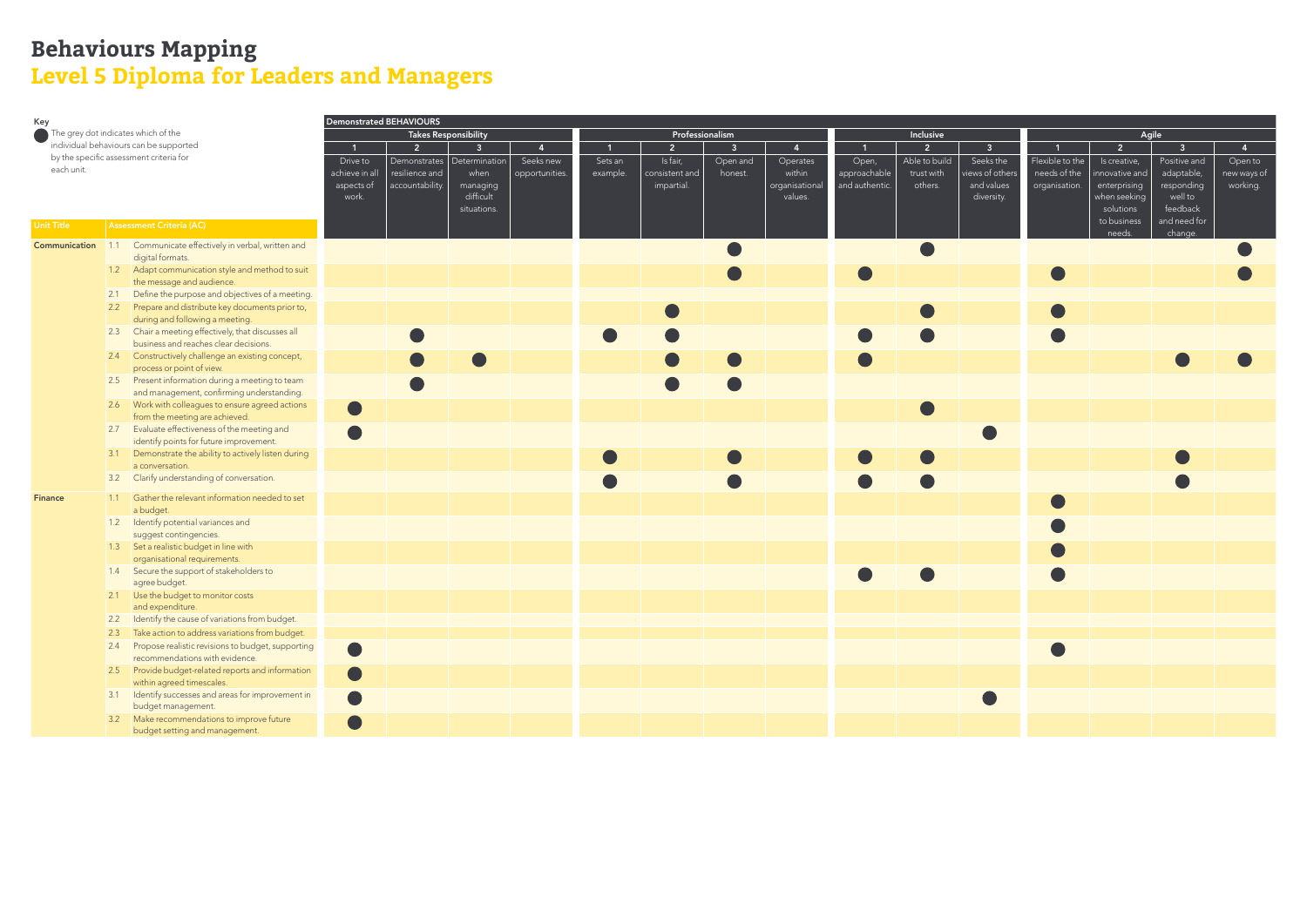| Key                                                                               |  | Demonstrated BEHAVIOURS                              |                |                 |                      |                |                |                 |                |                |                |                |                 |                |                |                |             |
|-----------------------------------------------------------------------------------|--|------------------------------------------------------|----------------|-----------------|----------------------|----------------|----------------|-----------------|----------------|----------------|----------------|----------------|-----------------|----------------|----------------|----------------|-------------|
| The grey dot indicates which of the                                               |  |                                                      |                |                 | Takes Responsibility |                |                | Professionalism |                |                |                | Inclusive      |                 | Agile          |                |                |             |
| individual behaviours can be supported<br>by the specific assessment criteria for |  | $\vert$ 1                                            | 2 <sup>1</sup> | $\overline{3}$  | $\overline{4}$       |                | 2 <sup>2</sup> | 3 <sup>1</sup>  | $\overline{4}$ | $\overline{1}$ | 2 <sup>7</sup> | 3 <sup>°</sup> |                 | $\overline{2}$ | $\overline{3}$ | $\overline{4}$ |             |
|                                                                                   |  | Drive to                                             | Demonstrates   | Determination   | Seeks new            | Sets an        | Is fair,       | Open and        | Operates       | Open,          | Able to build  | Seeks the      | Flexible to the | Is creative,   | Positive and   | Open to        |             |
| each unit.                                                                        |  |                                                      | achieve in all | resilience and  | when                 | opportunities. | example.       | consistent and  | honest.        | within         | approachable   | trust with     | views of others | needs of the   | innovative and | adaptable,     | new ways of |
|                                                                                   |  |                                                      | aspects of     | accountability. | managing             |                |                | impartial.      |                | organisational | and authentic. | others.        | and values      | organisation.  | enterprising   | responding     | working.    |
|                                                                                   |  |                                                      | work.          |                 | difficult            |                |                |                 |                | values.        |                |                | diversity.      |                | when seeking   | well to        |             |
|                                                                                   |  |                                                      |                |                 | situations.          |                |                |                 |                |                |                |                |                 |                | solutions      | feedback       |             |
| <b>Unit Title</b>                                                                 |  | <b>Assessment Criteria (AC)</b>                      |                |                 |                      |                |                |                 |                |                |                |                |                 |                | to business    | and need for   |             |
|                                                                                   |  |                                                      |                |                 |                      |                |                |                 |                |                |                |                |                 |                | needs.         | change.        |             |
| <b>Leading People</b>                                                             |  | 1.1 Analyse how organisation's vision and goals      |                |                 |                      |                |                |                 |                |                |                |                |                 |                |                |                |             |
|                                                                                   |  | relate to own team.                                  |                |                 |                      |                |                |                 |                |                |                |                |                 |                |                |                |             |
|                                                                                   |  | 1.2 Communicate organisation's vision and goals      |                |                 |                      |                |                |                 |                |                |                |                |                 |                |                |                |             |
|                                                                                   |  | to team.                                             |                |                 |                      |                |                |                 |                |                |                |                |                 |                |                |                |             |
|                                                                                   |  | 1.3 Assess team members' understanding of            |                |                 |                      |                |                |                 |                |                |                |                |                 |                |                |                |             |
|                                                                                   |  | how they contribute to achievement of vision         |                |                 |                      |                |                |                 |                |                |                |                |                 |                |                |                |             |
|                                                                                   |  | and goals.                                           |                |                 |                      |                |                |                 |                |                |                |                |                 |                |                |                |             |
|                                                                                   |  | 2.1 Use motivational techniques to support the       |                |                 |                      |                |                |                 |                |                |                |                |                 |                |                |                |             |
|                                                                                   |  | development of others.                               |                |                 |                      |                |                |                 |                |                |                |                |                 |                |                |                |             |
|                                                                                   |  | 2.2 Use appropriate coaching and mentoring           |                |                 |                      |                |                |                 |                |                |                |                |                 |                |                |                |             |
|                                                                                   |  | models to improve performance of individuals.        |                |                 |                      |                |                |                 |                |                |                |                |                 |                |                |                |             |
|                                                                                   |  | 2.3 Produce records of coaching and                  |                |                 |                      |                |                |                 |                |                |                |                |                 |                |                |                |             |
|                                                                                   |  | mentoring activity.                                  |                |                 |                      |                |                |                 |                |                |                |                |                 |                |                |                |             |
|                                                                                   |  | 2.4 Review the effectiveness of performance          |                |                 |                      |                |                |                 |                |                |                |                |                 |                |                |                |             |
|                                                                                   |  | improvement activities.                              |                |                 |                      |                |                |                 |                |                |                |                |                 |                |                |                |             |
|                                                                                   |  | 3.1 Describe the features of a High                  |                |                 |                      |                |                |                 |                |                |                |                |                 |                |                |                |             |
|                                                                                   |  | Performing Team.                                     |                |                 |                      |                |                |                 |                |                |                |                |                 |                |                |                |             |
|                                                                                   |  | 3.2 Set objectives and measures for a High           |                |                 |                      |                |                |                 |                |                |                |                |                 |                |                |                |             |
|                                                                                   |  | Performing Team.                                     |                |                 |                      |                |                |                 |                |                |                |                |                 |                |                |                |             |
|                                                                                   |  | 3.3 Ensure the team has the balance of skills needed |                |                 |                      |                |                |                 |                |                |                |                |                 |                |                |                |             |
|                                                                                   |  | to facilitate high performance working.              |                |                 |                      |                |                |                 |                |                |                |                |                 |                |                |                |             |
|                                                                                   |  | 3.4 Ensure team members share leadership and         |                |                 |                      |                |                |                 |                |                |                |                |                 |                |                |                |             |
|                                                                                   |  | accountability for achieving best quality            |                |                 |                      |                |                |                 |                |                |                |                |                 |                |                |                |             |
|                                                                                   |  | outcomes with resources available.                   |                |                 |                      |                |                |                 |                |                |                |                |                 |                |                |                |             |
|                                                                                   |  | 3.5 Monitor and support team in                      |                |                 |                      |                |                |                 |                |                |                |                |                 |                |                |                |             |
|                                                                                   |  | achieving objectives.                                |                |                 |                      |                |                |                 |                |                |                |                |                 |                |                |                |             |
|                                                                                   |  | 3.6 Review team performance in                       |                |                 |                      |                |                |                 |                |                |                |                |                 |                |                |                |             |
|                                                                                   |  | achieving objectives.                                |                |                 |                      |                |                |                 |                |                |                |                |                 |                |                |                |             |
|                                                                                   |  | 4.1 Evaluate the impact of a change on own team      |                |                 |                      |                |                |                 |                |                |                |                |                 |                |                |                |             |
|                                                                                   |  | including the effect on:                             |                |                 |                      |                |                |                 |                |                |                |                |                 |                |                |                |             |
|                                                                                   |  | $\bullet$ individuals                                |                |                 |                      |                |                |                 |                |                |                |                |                 |                |                |                |             |
|                                                                                   |  | $\bullet$ team                                       |                |                 |                      |                |                |                 |                |                |                |                |                 |                |                |                |             |
|                                                                                   |  | • operations                                         |                |                 |                      |                |                |                 |                |                |                |                |                 |                |                |                |             |
|                                                                                   |  | 4.2 Implement a strategy to support team             |                |                 |                      |                |                |                 |                |                |                |                |                 |                |                |                |             |
|                                                                                   |  | through change.                                      |                |                 |                      |                |                |                 |                |                |                |                |                 |                |                |                |             |
|                                                                                   |  | 4.3 Reflect on how effectively individuals and team  |                |                 |                      |                |                |                 |                |                |                |                |                 |                |                |                |             |
|                                                                                   |  | have been supported through change.                  |                |                 |                      |                |                |                 |                |                |                |                |                 |                |                |                |             |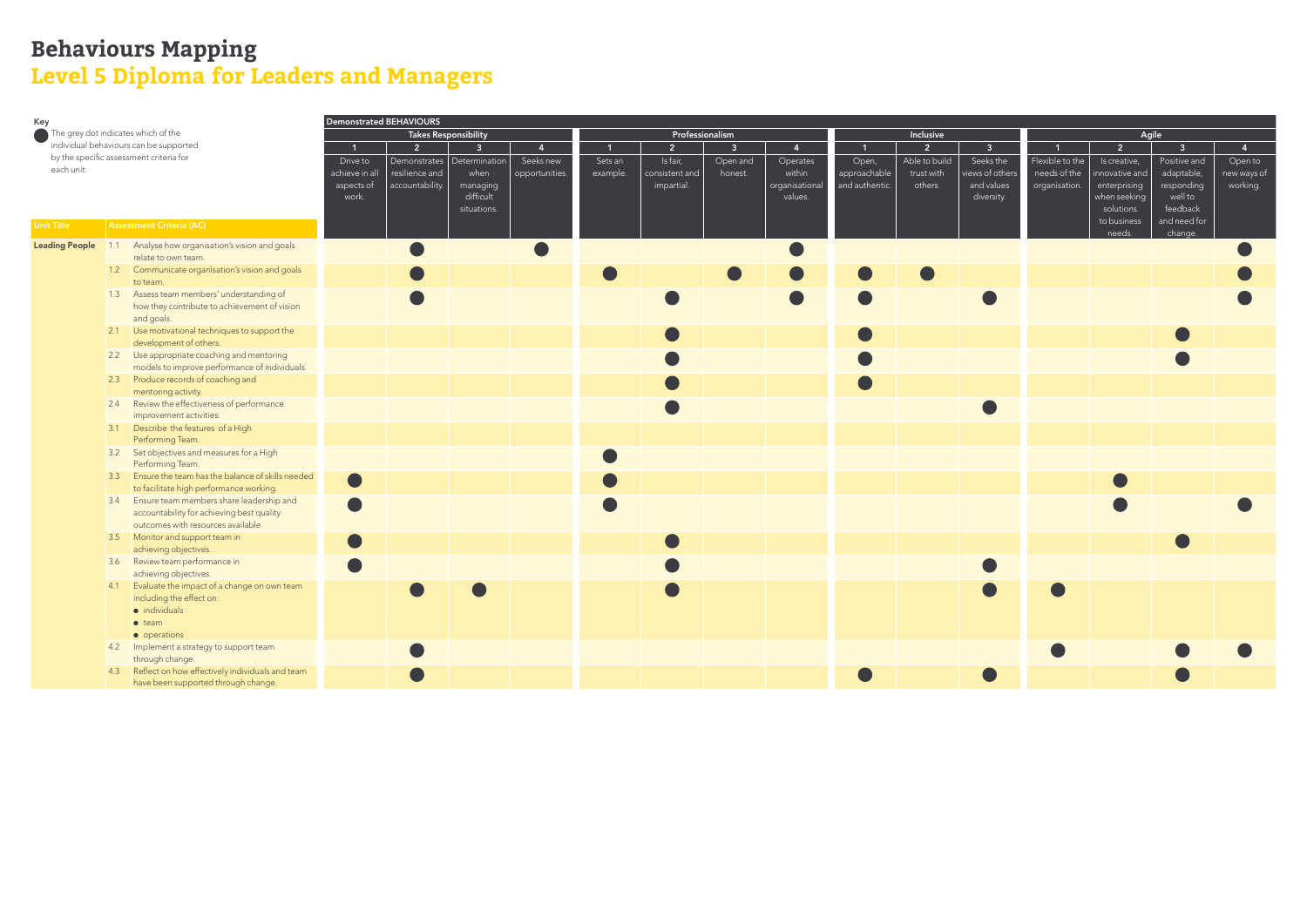| Key               |                                         |                                                                             | Demonstrated BEHAVIOURS |                 |                              |                |          |                 |                |                |                |                |                 |                 |                       |                         |             |
|-------------------|-----------------------------------------|-----------------------------------------------------------------------------|-------------------------|-----------------|------------------------------|----------------|----------|-----------------|----------------|----------------|----------------|----------------|-----------------|-----------------|-----------------------|-------------------------|-------------|
|                   | The grey dot indicates which of the     |                                                                             |                         |                 | <b>Takes Responsibility</b>  |                |          | Professionalism |                |                |                | Inclusive      |                 | Agile           |                       |                         |             |
|                   |                                         | individual behaviours can be supported                                      |                         | $\overline{2}$  | $\overline{3}$               |                |          | 2 <sup>1</sup>  | $\overline{3}$ | $\mathbf{A}$   | $\overline{1}$ | 2 <sup>1</sup> | $\overline{3}$  |                 | $\overline{2}$        | $\overline{3}$          |             |
|                   | by the specific assessment criteria for |                                                                             |                         |                 | Demonstrates   Determination | Seeks new      | Sets an  | Is fair,        | Open and       | Operates       | Open,          | Able to build  | Seeks the       | Flexible to the | Is creative,          | Positive and            | Open to     |
| each unit.        |                                         |                                                                             |                         | resilience and  | when                         | opportunities. | example. | consistent and  | honest.        | within         | approachable   | trust with     | views of others | needs of the    | innovative and        | adaptable,              | new ways of |
|                   |                                         |                                                                             |                         | accountability. | managing                     |                |          | impartial.      |                | organisational | and authentic. | others.        | and values      | organisation.   | enterprising          | responding              | working.    |
|                   |                                         |                                                                             |                         |                 | difficult                    |                |          |                 |                | values.        |                |                | diversity.      |                 | when seeking          | well to                 |             |
|                   |                                         |                                                                             |                         |                 | situations.                  |                |          |                 |                |                |                |                |                 |                 | solutions             | feedback                |             |
| <b>Unit Title</b> | <b>Assessment Criteria (AC)</b>         |                                                                             |                         |                 |                              |                |          |                 |                |                |                |                |                 |                 | to business<br>needs. | and need for<br>change. |             |
| <b>Managing</b>   |                                         | 1.1 Set individual and team objectives, based on                            |                         |                 |                              |                |          |                 |                |                |                |                |                 |                 |                       |                         |             |
| people            |                                         | operational plan.                                                           |                         |                 |                              |                |          |                 |                |                |                |                |                 |                 |                       |                         |             |
|                   |                                         | 1.2 Analyse information from a range of sources on                          |                         |                 |                              |                |          |                 |                |                |                |                |                 |                 |                       |                         |             |
|                   |                                         | individual and team performance.                                            |                         |                 |                              |                |          |                 |                |                |                |                |                 |                 |                       |                         |             |
|                   |                                         | 1.3 Undertake 1-2-1s and appraisals to support                              |                         |                 |                              |                |          |                 |                |                |                |                |                 |                 |                       |                         |             |
|                   |                                         | development and monitor performance.                                        |                         |                 |                              |                |          |                 |                |                |                |                |                 |                 |                       |                         |             |
|                   |                                         | 1.4 Develop the strengths that exist within a team to                       |                         |                 |                              |                |          |                 |                |                |                |                |                 |                 |                       |                         |             |
|                   |                                         | improve performance.<br>1.5 Implement strategies to improve individual and  |                         |                 |                              |                |          |                 |                |                |                |                |                 |                 |                       |                         |             |
|                   |                                         | team performance.                                                           |                         |                 |                              |                |          |                 |                |                |                |                |                 |                 |                       |                         |             |
|                   |                                         | 2.1 Evaluate opportunities for developing talent                            |                         |                 |                              |                |          |                 |                |                |                |                |                 |                 |                       |                         |             |
|                   |                                         | within a team.                                                              |                         |                 |                              |                |          |                 |                |                |                |                |                 |                 |                       |                         |             |
|                   |                                         | 2.2 Manage talent through:                                                  |                         |                 |                              |                |          |                 |                |                |                |                |                 |                 |                       |                         |             |
|                   |                                         | • Reward and recognition                                                    |                         |                 |                              |                |          |                 |                |                |                |                |                 |                 |                       |                         |             |
|                   |                                         | • Succession planning                                                       |                         |                 |                              |                |          |                 |                |                |                |                |                 |                 |                       |                         |             |
|                   |                                         | • Supporting development                                                    |                         |                 |                              |                |          |                 |                |                |                |                |                 |                 |                       |                         |             |
|                   |                                         | • Empowering team members                                                   |                         |                 |                              |                |          |                 |                |                |                |                |                 |                 |                       |                         |             |
|                   |                                         | 2.3 Review the effectiveness of talent                                      |                         |                 |                              |                |          |                 |                |                |                |                |                 |                 |                       |                         |             |
|                   |                                         | management activities.<br>3.1 Assess suitable opportunities for delegation, |                         |                 |                              |                |          |                 |                |                |                |                |                 |                 |                       |                         |             |
|                   |                                         | taking into account capacity and capability.                                |                         |                 |                              |                |          |                 |                |                |                |                |                 |                 |                       |                         |             |
|                   |                                         | 3.2 Delegate work, providing clear guidelines                               |                         |                 |                              |                |          |                 |                |                |                |                |                 |                 |                       |                         |             |
|                   |                                         | and parameters.                                                             |                         |                 |                              |                |          |                 |                |                |                |                |                 |                 |                       |                         |             |
|                   |                                         | 3.3 Monitor and provide support appropriate to the                          |                         |                 |                              |                |          |                 |                |                |                |                |                 |                 |                       |                         |             |
|                   |                                         | level of delegation.                                                        |                         |                 |                              |                |          |                 |                |                |                |                |                 |                 |                       |                         |             |
|                   |                                         | 3.4 Review and provide feedback on                                          |                         |                 |                              |                |          |                 |                |                |                |                |                 |                 |                       |                         |             |
|                   |                                         | delegated work.                                                             |                         |                 |                              |                |          |                 |                |                |                |                |                 |                 |                       |                         |             |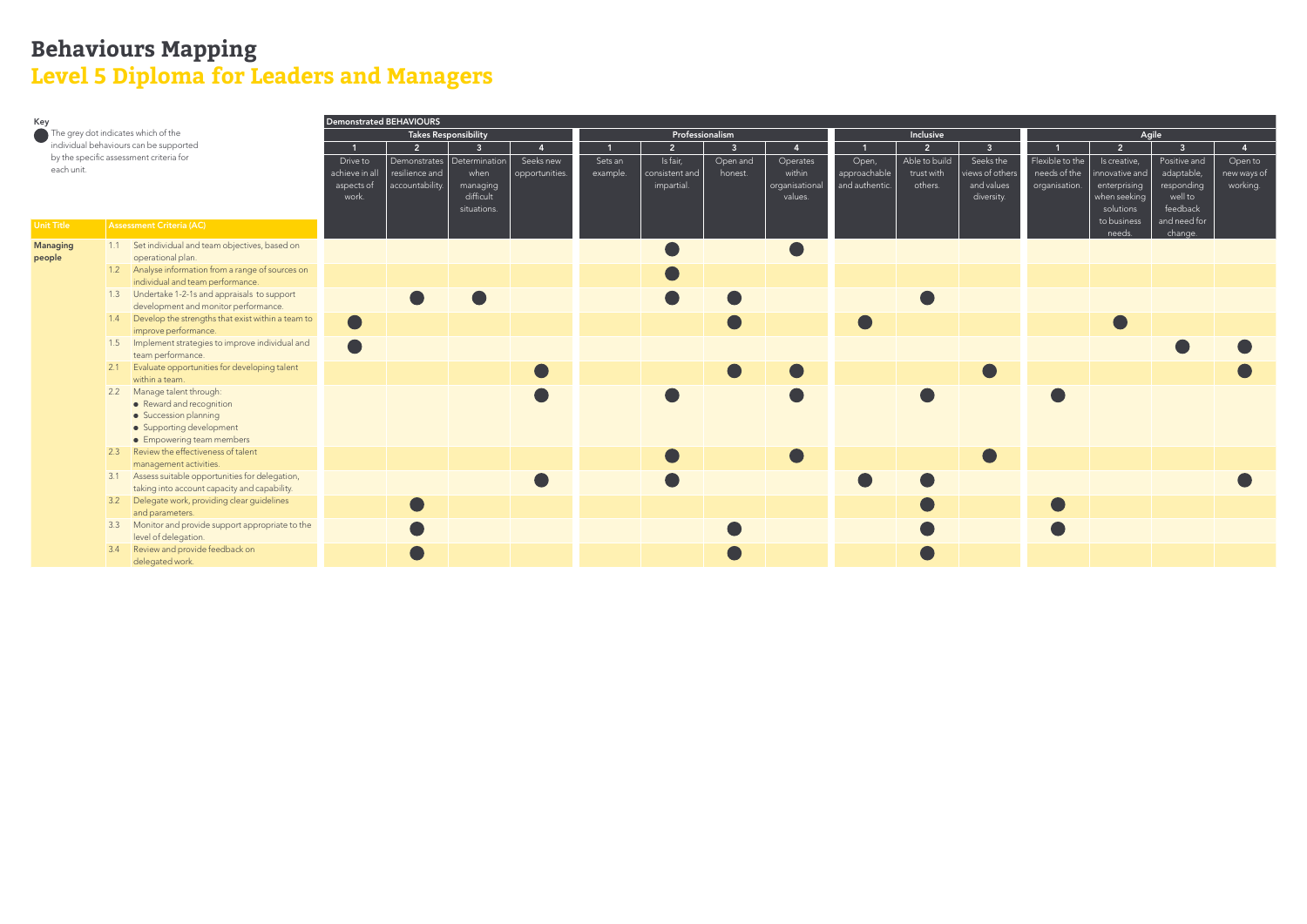| Key               |                                         | Demonstrated BEHAVIOURS                                                                |                             |                 |                              |                |                 |                |                |                |                |                |                         |                 |                |              |             |
|-------------------|-----------------------------------------|----------------------------------------------------------------------------------------|-----------------------------|-----------------|------------------------------|----------------|-----------------|----------------|----------------|----------------|----------------|----------------|-------------------------|-----------------|----------------|--------------|-------------|
|                   | The grey dot indicates which of the     |                                                                                        | <b>Takes Responsibility</b> |                 |                              |                | Professionalism |                |                |                | Inclusive      |                | Agile                   |                 |                |              |             |
|                   |                                         | individual behaviours can be supported                                                 | $\overline{1}$              | 2 <sup>7</sup>  | 3 <sup>1</sup>               |                | $\mathbf{1}$    | $\overline{2}$ | 3 <sup>1</sup> | $\mathbf{A}$   | $\mathbf{1}$   | $\overline{2}$ | $\overline{\mathbf{3}}$ |                 | 2 <sup>7</sup> | $\mathbf{3}$ | 4           |
|                   | by the specific assessment criteria for |                                                                                        | Drive to                    |                 | Demonstrates   Determination | Seeks new      | Sets an         | Is fair,       | Open and       | Operates       | Open,          | Able to build  | Seeks the               | Flexible to the | Is creative,   | Positive and | Open to     |
| each unit.        |                                         |                                                                                        | achieve in all              | resilience and  | when                         | opportunities. | example.        | consistent and | honest.        | within         | approachable   | trust with     | views of others         | needs of the    | innovative and | adaptable,   | new ways of |
|                   |                                         |                                                                                        | aspects of                  | accountability. | managing                     |                |                 | impartial.     |                | organisational | and authentic. | others.        | and values              | organisation.   | enterprising   | responding   | working.    |
|                   |                                         |                                                                                        | work.                       |                 | difficult                    |                |                 |                |                | values.        |                |                | diversity.              |                 | when seeking   | well to      |             |
|                   |                                         |                                                                                        |                             |                 | situations.                  |                |                 |                |                |                |                |                |                         |                 | solutions      | feedback     |             |
| <b>Unit Title</b> |                                         | <b>Assessment Criteria (AC)</b>                                                        |                             |                 |                              |                |                 |                |                |                |                |                |                         |                 | to business    | and need for |             |
|                   |                                         |                                                                                        |                             |                 |                              |                |                 |                |                |                |                |                |                         |                 | needs.         | change.      |             |
| Operational       |                                         | 1.1 Provide information to support                                                     |                             |                 |                              |                |                 |                |                |                |                |                |                         |                 |                |              |             |
| Management        |                                         | strategic planning.                                                                    |                             |                 |                              |                |                 |                |                |                |                |                |                         |                 |                |              |             |
|                   |                                         | 1.2 Create an operational plan in-line with                                            |                             |                 |                              |                |                 |                |                |                |                |                |                         |                 |                |              |             |
|                   |                                         | organisational objectives, to include:                                                 |                             |                 |                              |                |                 |                |                |                |                |                |                         |                 |                |              |             |
|                   |                                         | • Objectives<br>$\bullet$ KPIs                                                         |                             |                 |                              |                |                 |                |                |                |                |                |                         |                 |                |              |             |
|                   |                                         | • Reporting mechanisms                                                                 |                             |                 |                              |                |                 |                |                |                |                |                |                         |                 |                |              |             |
|                   |                                         | • Resources                                                                            |                             |                 |                              |                |                 |                |                |                |                |                |                         |                 |                |              |             |
|                   |                                         | • Timescales                                                                           |                             |                 |                              |                |                 |                |                |                |                |                |                         |                 |                |              |             |
|                   |                                         | • Accountabilities                                                                     |                             |                 |                              |                |                 |                |                |                |                |                |                         |                 |                |              |             |
|                   |                                         | • Tasks                                                                                |                             |                 |                              |                |                 |                |                |                |                |                |                         |                 |                |              |             |
|                   |                                         | 1.3 Deliver against the plan, monitoring                                               |                             |                 |                              |                |                 |                |                |                |                |                |                         |                 |                |              |             |
|                   |                                         | performance against objectives throughout.                                             |                             |                 |                              |                |                 |                |                |                |                |                |                         |                 |                |              |             |
|                   |                                         | 1.4 Evaluate the extent to which the operational                                       |                             |                 |                              |                |                 |                |                |                |                |                |                         |                 |                |              |             |
|                   |                                         | plan has achieved its objectives.                                                      |                             |                 |                              |                |                 |                |                |                |                |                |                         |                 |                |              |             |
|                   |                                         | 2.1 Assess the reasons for and scope of a                                              |                             |                 |                              |                |                 |                |                |                |                |                |                         |                 |                |              |             |
|                   |                                         | required change.                                                                       |                             |                 |                              |                |                 |                |                |                |                |                |                         |                 |                |              |             |
|                   |                                         | 2.2 Evaluate the benefits and risks of the change.                                     |                             |                 |                              |                |                 |                |                |                |                |                |                         |                 |                |              |             |
|                   |                                         |                                                                                        |                             |                 |                              |                |                 |                |                |                |                |                |                         |                 |                |              |             |
|                   | 2.3                                     | Develop a plan to manage change in an<br>organisation, including the identification of |                             |                 |                              |                |                 |                |                |                |                |                |                         |                 |                |              |             |
|                   |                                         | barriers and how to overcome them.                                                     |                             |                 |                              |                |                 |                |                |                |                |                |                         |                 |                |              |             |
|                   |                                         | 2.4 Ensure that the change plan is implemented in                                      |                             |                 |                              |                |                 |                |                |                |                |                |                         |                 |                |              |             |
|                   |                                         | line with organisational values and procedures.                                        |                             |                 |                              |                |                 |                |                |                |                |                |                         |                 |                |              |             |
|                   |                                         | 2.5 Communicate progress effectively with                                              |                             |                 |                              |                |                 |                |                |                |                |                |                         |                 |                |              |             |
|                   |                                         | stakeholders throughout the change process.                                            |                             |                 |                              |                |                 |                |                |                |                |                |                         |                 |                |              |             |
|                   |                                         | 2.6 Evaluate how effectively the change                                                |                             |                 |                              |                |                 |                |                |                |                |                |                         |                 |                |              |             |
|                   |                                         | was managed.                                                                           |                             |                 |                              |                |                 |                |                |                |                |                |                         |                 |                |              |             |
|                   |                                         | 3.1 Complete an analysis of the                                                        |                             |                 |                              |                |                 |                |                |                |                |                |                         |                 |                |              |             |
|                   |                                         | commercial environment.                                                                |                             |                 |                              |                |                 |                |                |                |                |                |                         |                 |                |              |             |
|                   |                                         | 3.2 Identify new opportunities to support                                              |                             |                 |                              |                |                 |                |                |                |                |                |                         |                 |                |              |             |
|                   |                                         | business objectives.                                                                   |                             |                 |                              |                |                 |                |                |                |                |                |                         |                 |                |              |             |
|                   |                                         | 3.3 Produce and submit a business case to develop                                      |                             |                 |                              |                |                 |                |                |                |                |                |                         |                 |                |              |             |
|                   |                                         | and shape a new opportunity.                                                           |                             |                 |                              |                |                 |                |                |                |                |                |                         |                 |                |              |             |
|                   |                                         | 4.1 Gather data, from primary and secondary                                            |                             |                 |                              |                |                 |                |                |                |                |                |                         |                 |                |              |             |
|                   |                                         | sources, that can contribute to a                                                      |                             |                 |                              |                |                 |                |                |                |                |                |                         |                 |                |              |             |
|                   |                                         | management report.                                                                     |                             |                 |                              |                |                 |                |                |                |                |                |                         |                 |                |              |             |
|                   |                                         | 4.2 Analyse and interpret the data to create outputs                                   |                             |                 |                              |                |                 |                |                |                |                |                |                         |                 |                |              |             |
|                   |                                         | that can inform strategic decision making.                                             |                             |                 |                              |                |                 |                |                |                |                |                |                         |                 |                |              |             |
|                   |                                         | 4.3 Produce clear, usable reports to inform strategic                                  |                             |                 |                              |                |                 |                |                |                |                |                |                         |                 |                |              |             |
|                   |                                         | decision making.                                                                       |                             |                 |                              |                |                 |                |                |                |                |                |                         |                 |                |              |             |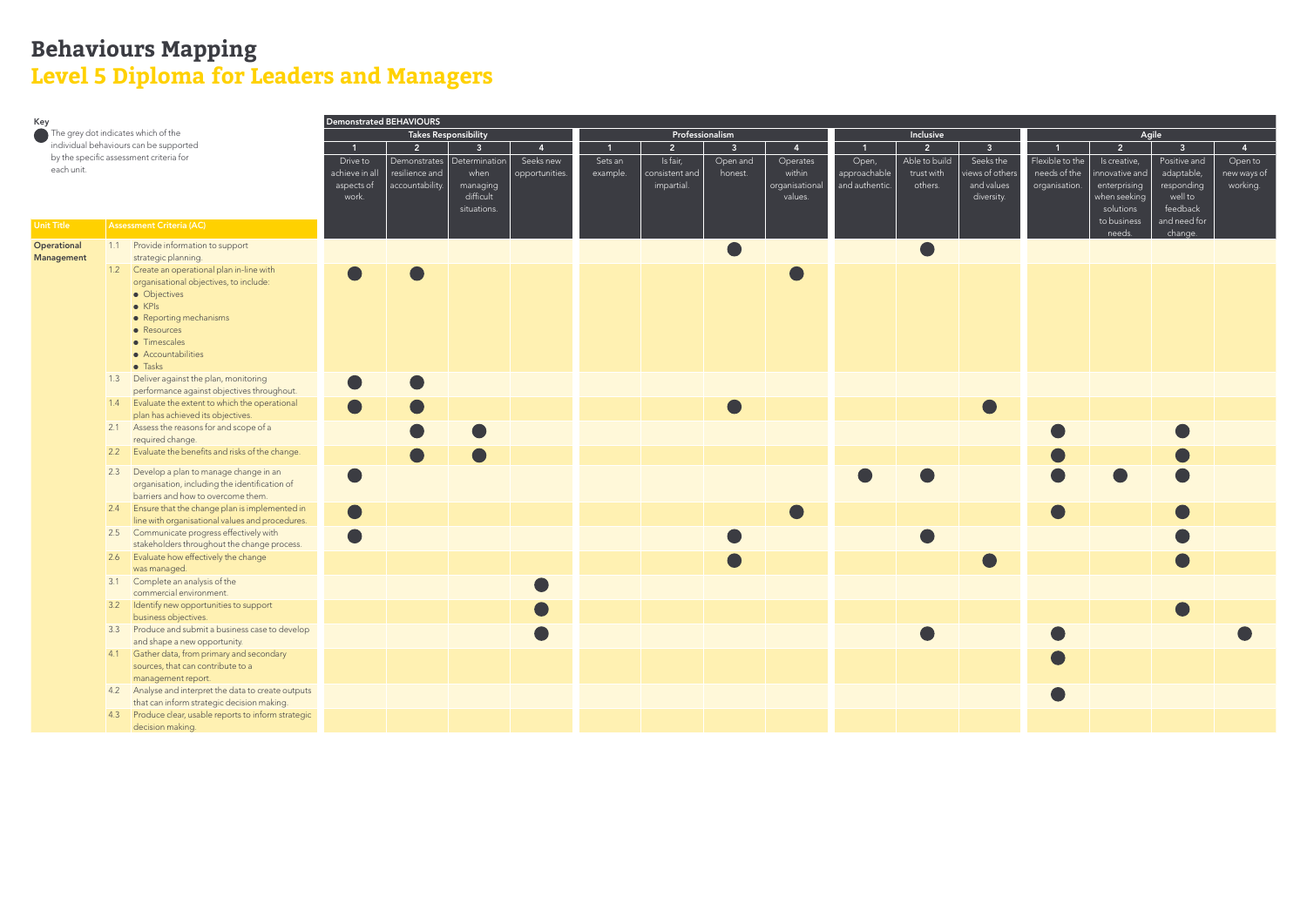| Key                                 |                                         | Demonstrated BEHAVIOURS                                                |                             |                              |                |                |              |                 |                |                |                |                |                         |                 |                       |                         |                |
|-------------------------------------|-----------------------------------------|------------------------------------------------------------------------|-----------------------------|------------------------------|----------------|----------------|--------------|-----------------|----------------|----------------|----------------|----------------|-------------------------|-----------------|-----------------------|-------------------------|----------------|
| The grey dot indicates which of the |                                         |                                                                        | <b>Takes Responsibility</b> |                              |                |                |              | Professionalism |                |                |                | Inclusive      |                         | Agile           |                       |                         |                |
|                                     |                                         | individual behaviours can be supported                                 | $\overline{1}$              | $\overline{2}$               | 3 <sup>1</sup> | $\mathbf{A}$   | $\mathbf{1}$ | $\overline{2}$  | 3 <sup>1</sup> | $\overline{4}$ | $\mathbf{1}$   | $\overline{2}$ | $\overline{\mathbf{3}}$ |                 | $\overline{2}$        | $\mathbf{3}$            | $\overline{4}$ |
|                                     | by the specific assessment criteria for |                                                                        |                             | Demonstrates   Determination |                | Seeks new      | Sets an      | Is fair,        | Open and       | Operates       | Open,          | Able to build  | Seeks the               | Flexible to the | Is creative,          | Positive and            | Open to        |
| each unit.                          |                                         |                                                                        | achieve in al<br>aspects of | resilience and               | when           | opportunities. | example.     | consistent and  | honest.        | within         | approachable   | trust with     | views of others         | needs of the    | innovative and        | adaptable,              | new ways of    |
|                                     |                                         |                                                                        |                             | accountability.              | managing       |                |              | impartial.      |                | organisational | and authentic. | others.        | and values              | organisation.   | enterprising          | responding              | working.       |
|                                     |                                         |                                                                        | work.                       |                              | difficult      |                |              |                 |                | values.        |                |                | diversity.              |                 | when seeking          | well to                 |                |
|                                     |                                         |                                                                        |                             |                              | situations.    |                |              |                 |                |                |                |                |                         |                 | solutions             | feedback                |                |
| <b>Unit Title</b>                   |                                         | Assessment Criteria (AC)                                               |                             |                              |                |                |              |                 |                |                |                |                |                         |                 | to business<br>needs. | and need for<br>change. |                |
| Project                             |                                         | 1.1 Agree the objectives and scope of proposed                         |                             |                              |                |                |              |                 |                |                |                |                |                         |                 |                       |                         |                |
| <b>Management</b>                   |                                         | projects with stakeholders.                                            |                             |                              |                |                |              |                 |                |                |                |                |                         |                 |                       |                         |                |
|                                     |                                         | 1.2 Assess the interdependencies and potential                         |                             |                              |                |                |              |                 |                |                |                |                |                         |                 |                       |                         |                |
|                                     |                                         | risks within a project.                                                |                             |                              |                |                |              |                 |                |                |                |                |                         |                 |                       |                         |                |
|                                     |                                         | 1.3 Develop a project plan with specific,                              |                             |                              |                |                |              |                 |                |                |                |                |                         |                 |                       |                         |                |
|                                     |                                         | measurable, achievable, realistic and time-                            |                             |                              |                |                |              |                 |                |                |                |                |                         |                 |                       |                         |                |
|                                     |                                         | bound (SMART) objectives, key performance                              |                             |                              |                |                |              |                 |                |                |                |                |                         |                 |                       |                         |                |
|                                     |                                         | indicators (KPIs) and evaluation mechanisms                            |                             |                              |                |                |              |                 |                |                |                |                |                         |                 |                       |                         |                |
|                                     |                                         | appropriate to the plan.                                               |                             |                              |                |                |              |                 |                |                |                |                |                         |                 |                       |                         |                |
|                                     |                                         | 1.4 Develop proportionate and targeted plans to                        |                             |                              |                |                |              |                 |                |                |                |                |                         |                 |                       |                         |                |
|                                     |                                         | manage identified risks and contingencies.                             |                             |                              |                |                |              |                 |                |                |                |                |                         |                 |                       |                         |                |
|                                     |                                         | 2.1 Allocate resources in accordance with the                          |                             |                              |                |                |              |                 |                |                |                |                |                         |                 |                       |                         |                |
|                                     |                                         | project plan.                                                          |                             |                              |                |                |              |                 |                |                |                |                |                         |                 |                       |                         |                |
|                                     |                                         | 2.2 Brief project team members on their roles and<br>responsibilities. |                             |                              |                |                |              |                 |                |                |                |                |                         |                 |                       |                         |                |
|                                     | 2.3                                     | Implement plans within agreed budgets                                  |                             |                              |                |                |              |                 |                |                |                |                |                         |                 |                       |                         |                |
|                                     |                                         | and timescales.                                                        |                             |                              |                |                |              |                 |                |                |                |                |                         |                 |                       |                         |                |
|                                     |                                         | 2.4 Communicate the requirements of the plans to                       |                             |                              |                |                |              |                 |                |                |                |                |                         |                 |                       |                         |                |
|                                     |                                         | those who will be affected.                                            |                             |                              |                |                |              |                 |                |                |                |                |                         |                 |                       |                         |                |
|                                     |                                         | 2.5 Revise plans in the light of changing                              |                             |                              |                |                |              |                 |                |                |                |                |                         |                 |                       |                         |                |
|                                     |                                         | circumstances in accordance with project                               |                             |                              |                |                |              |                 |                |                |                |                |                         |                 |                       |                         |                |
|                                     |                                         | objectives and identified risks.                                       |                             |                              |                |                |              |                 |                |                |                |                |                         |                 |                       |                         |                |
|                                     |                                         | 2.6 Keep stakeholders up to date with<br>developments and problems.    |                             |                              |                |                |              |                 |                |                |                |                |                         |                 |                       |                         |                |
|                                     |                                         |                                                                        |                             |                              |                |                |              |                 |                |                |                |                |                         |                 |                       |                         |                |
|                                     |                                         | 2.7 Complete close-out actions in accordance with<br>project plans.    |                             |                              |                |                |              |                 |                |                |                |                |                         |                 |                       |                         |                |
|                                     |                                         | 3.1 Conduct periodic reviews of the progress and                       |                             |                              |                |                |              |                 |                |                |                |                |                         |                 |                       |                         |                |
|                                     |                                         | effectiveness of a project using information from                      |                             |                              |                |                |              |                 |                |                |                |                |                         |                 |                       |                         |                |
|                                     |                                         | a range of sources.                                                    |                             |                              |                |                |              |                 |                |                |                |                |                         |                 |                       |                         |                |
|                                     |                                         | 3.2 Evaluate the effectiveness of capturing and                        |                             |                              |                |                |              |                 |                |                |                |                |                         |                 |                       |                         |                |
|                                     |                                         | managing project-related knowledge                                     |                             |                              |                |                |              |                 |                |                |                |                |                         |                 |                       |                         |                |
|                                     |                                         | 3.3 Report on the effectiveness of plans.                              |                             |                              |                |                |              |                 |                |                |                |                |                         |                 |                       |                         |                |
|                                     |                                         |                                                                        |                             |                              |                |                |              |                 |                |                |                |                |                         |                 |                       |                         |                |